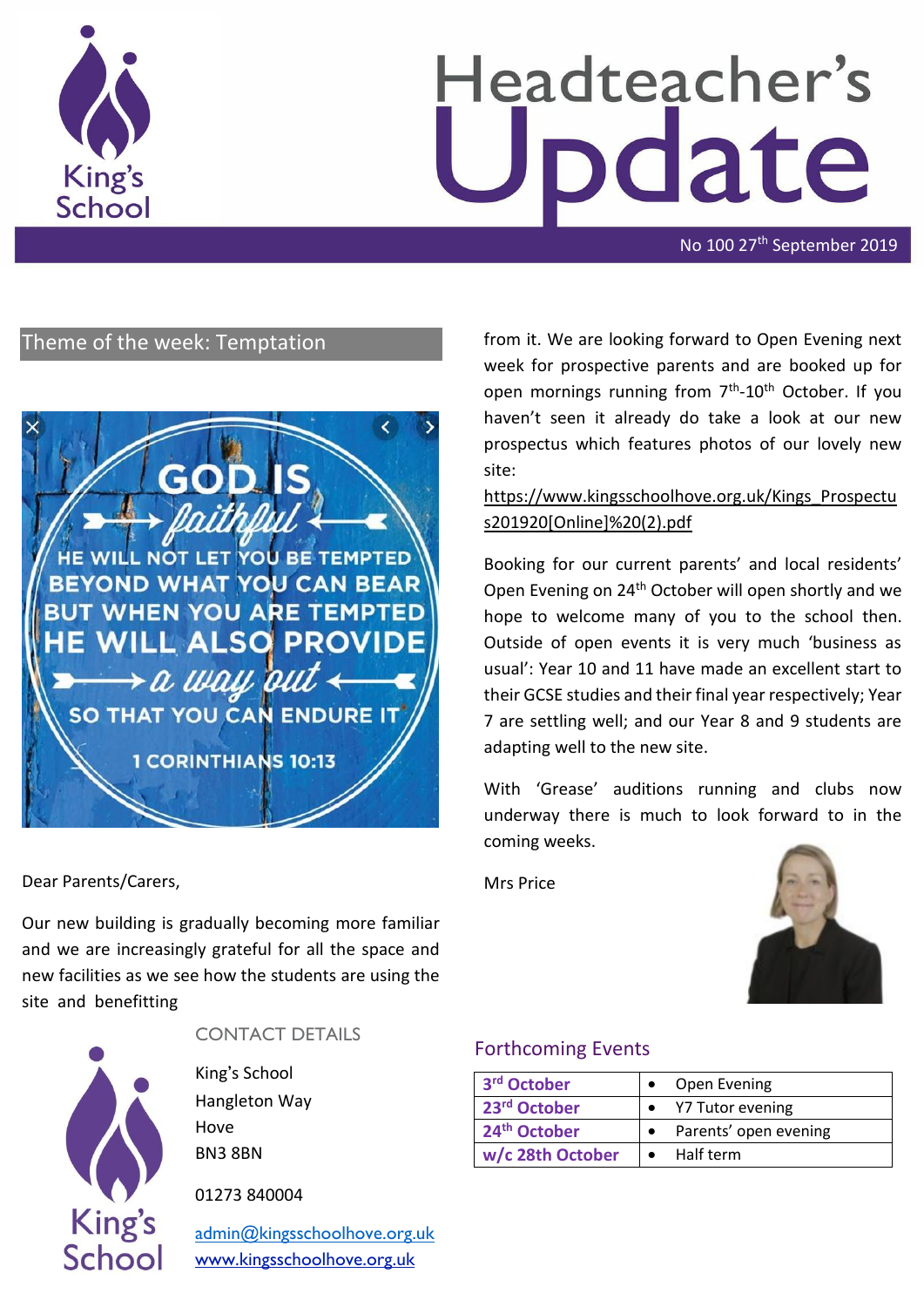# **King's School**

#### Open Events

Our Open Evening for prospective parents is on Thursday 3rd October, 5-8pm. There is no need to book a place for this event. Open morning for prospective parents are running from 7-10<sup>th</sup> October inclusive and are fully booked up. If you would like to join a tour, please email [admissions@kingsschoolhove.org.uk](mailto:admissions@kingsschoolhove.org.uk) to be added to our waiting list.

We would ask that current parents and local residents avoid these open events for prospective parents and instead attend our current parents' Open Evening scheduled for Thursday 24<sup>th</sup> October. Booking for this event will open shortly through the website. Parents attending open events are asked to use public transport to reach the school wherever possible. If private cars are used, please park considerately in the local area, having respect for our neighbours. West Blatchington Primary School have kindly said that we can use their car park for our Open Evenings on 3<sup>rd</sup> October and 24<sup>th</sup> October. This should only be used after 5pm and parents are reminded that it should not normally be used by King's parents. We look forward to welcoming the community to our school.

## **Catering**

As you can imagine the lunch service is a busy time with 660 staff and students to feed in 40 minutes! Our catering team do an excellent job of providing an efficient, high quality service. Senior staff have been monitoring food quality and ensuring that all hot food options remain available throughout the service. It is a difficult balance to ensure that food is available for all who wish to purchase it, whilst still also minimising waste, but the Harrisons team at King's manage this very well. We have recently introduced an 'Express Lane' for those just wishing to purchase cold food and it is hoped that this will further speed up service. We do need to 'stagger' student lunch times; students have been giving us their feedback on our initial organisation of the stagger and the senior team will continue to keep this under review.

# Duke of Edinburgh

Having had another successful year for our Duke of Edinburgh participants in 2018-19, we will be hosting an evening for both current participants and those who are interested in taking part this coming year. A detailed letter will be sent containing the specifics of the event, which will be held on Monday  $7<sup>th</sup>$  October at 6pm. During this event we will be giving last year's participants their awards, celebrating their successes, and giving information to current Year 9 and 10 students about how to apply for a place on the course this year.

Information on the application process and the course itself will be shared at this evening event. Should your child be interested in taking part in the Duke of Edinburgh this year, please do join us on October 7<sup>th</sup>.

## Year 11 Period 7 & 8

Monday 30th September will see the launch of our after school period 7 & 8 programme for Year 11 students. These sessions are targeted to support students who would benefit from the additional time in a subject and are initially by invite only. This year we're adapting sessions so that they are 30 minutes in length and therefore students can receive more support across a larger range of subjects.

Parents of pupils who have been selected will have been notified by email. If your son or daughter is not selected but you think there is a need for support then do get in touch via the subject email addresses on our website to request support. Please see the contact section of our website for more information on subject email addresses.

We will do what we can to accommodate student and parent requests but we do keep the support groups intentionally small so that we can give really focused help. These initial sessions will run up until the first set of Mock exams and then we will select new students following on from these results. We also put a focus before Christmas on subjects that contain nonexamined assessment (coursework) so that students can work to maximise these grades before the final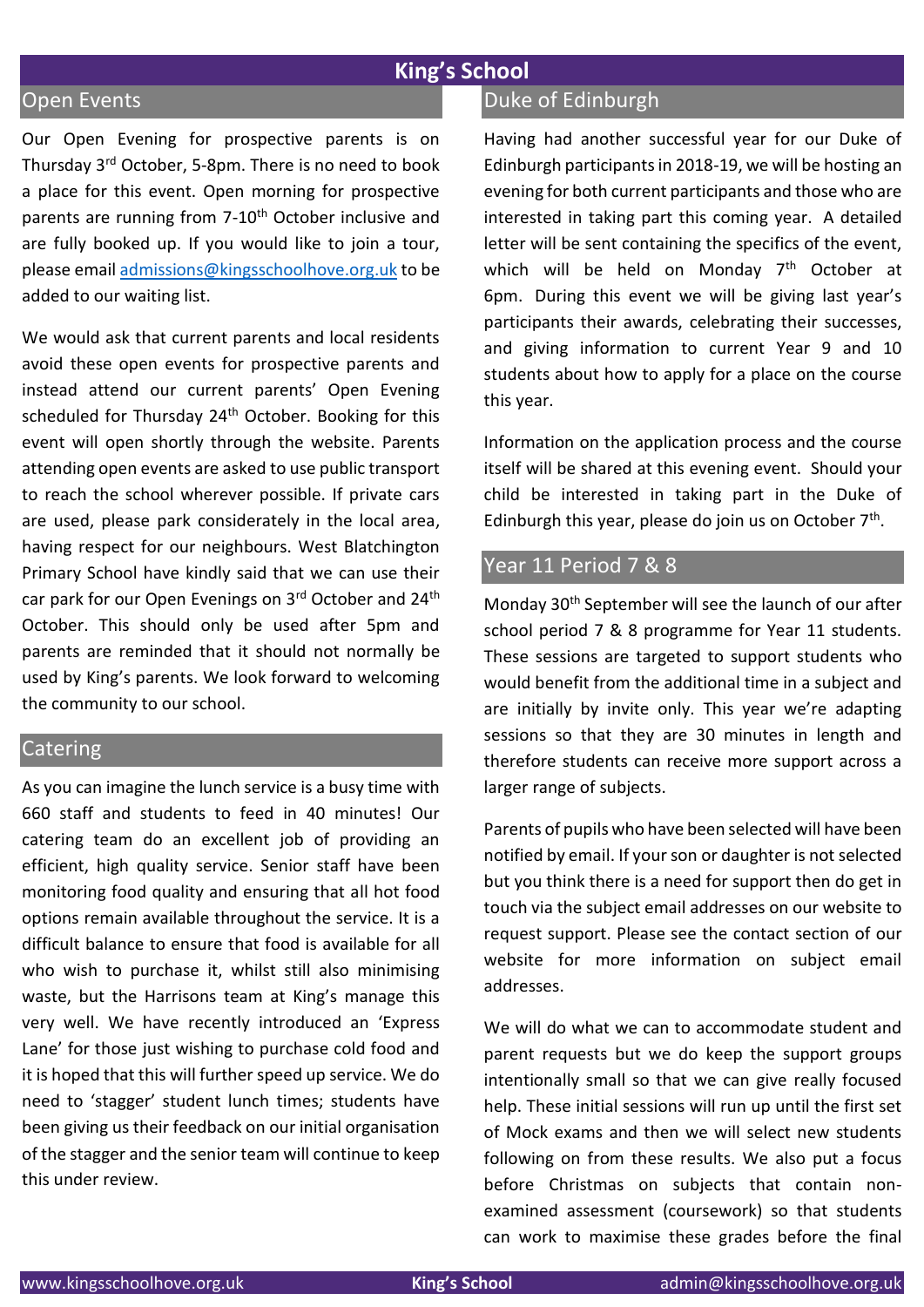# **King's School**

push on exam component revision after Christmas. We would consider all sessions to be essential and would expect students to attend all sessions they are invited to.

# Year 11 Information Evening

Thank you to all those parents and pupils who attended our information evening. It was great to see so many students meeting with the attending post-16 education providers to discuss their future. With college application deadlines approaching it is so important to us to ensure our pupils are informed about their next steps. For those who were unable to attend the evening you now be able to find a link to the presentation on our website. Within it you will find information on key dates for the year ahead as well as the dates of the open evenings of the larger post 16 providers in the city. We would encourage all pupils to attend a range of open events.

#### School Photos

Proofs of this year's school photos arrived today, and tutors have been asked to distribute these students in tutor time. Parents/carers should expect to receive their photo proofs by the end of Monday.

If you would like to place an order, please note that you will have to do this via the Kittle website. Information on how to order online can be found on your proof pack, but please do not send cash/cheques to the school as we cannot process your orders.

### Extracurricular Update

Thank you to all parents/carers and students who have used our new Evolve system to sign up for extracurricular events this year. The uptake has been astounding! Paid clubs have been exceptionally popular, and lottery systems will be used to identify who gets a place on most of these options. The sign up process has also helped us identify some future potential tweaks and additions to the programme, which we will review in due course.

The full clubs programme starts from Monday, and those students who have been successful in getting a place on a paid club will be contacted this week to confirm.

# Skills Builder launch



We are excited to inform you of a new initiative, Skills Builder, that we are launching this year to support our students in developing a greater awareness of important employability skills. Skills Builder is a platform that supports students identifying and developing skills in listening, presenting, problem solving, creativity, staying positive, aiming high, leadership and teamwork. While we adults will see that these skills are essential in any work place many young people can often miss seeing how these skills are developed through their journey in education. We aim to ensure that our students at King's don't miss this and as such all year groups will spend 1 tutor session a week considering how they can develop these skills.